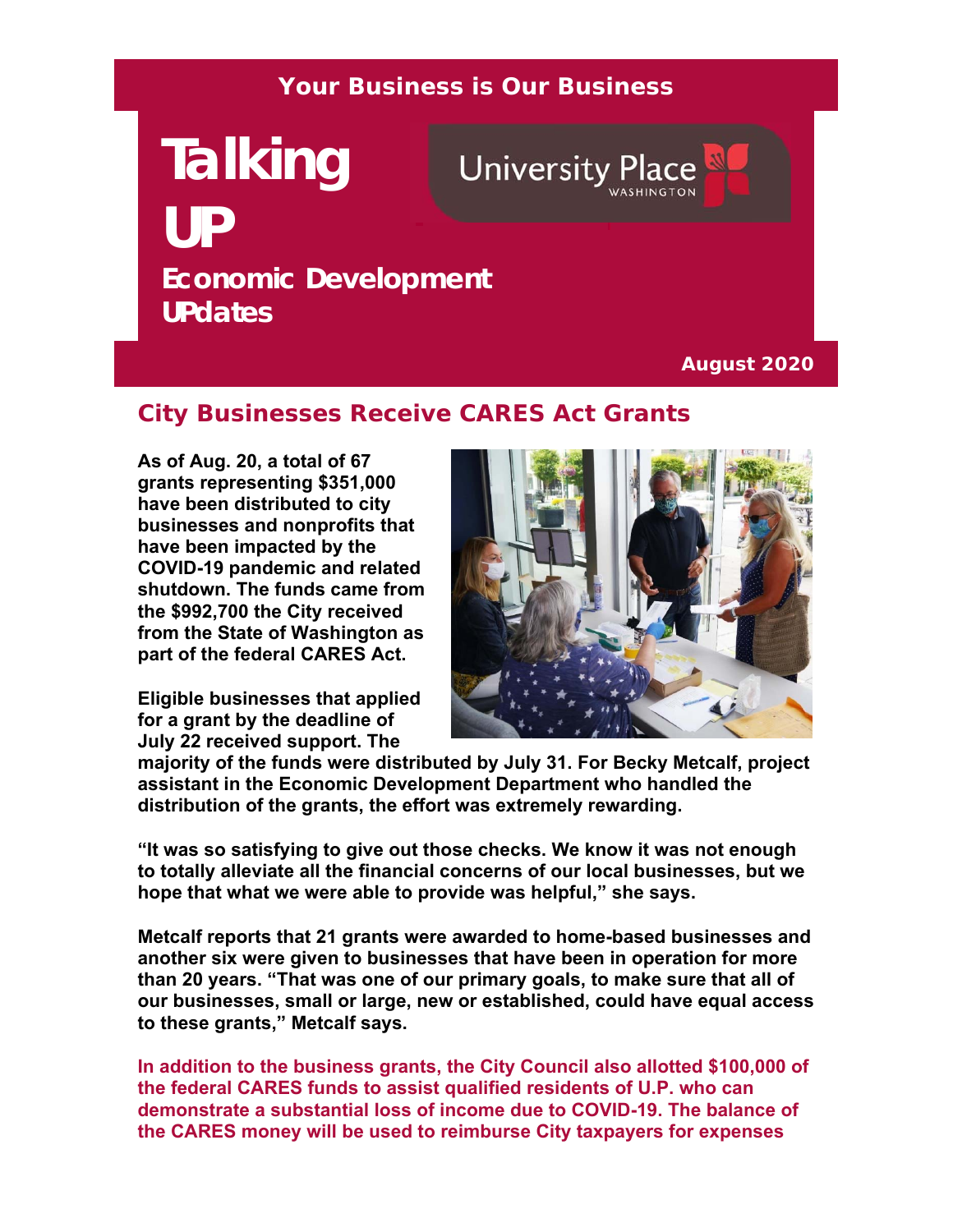**incurred by the City related to COVID-19 response, including personal protective equipment, remote work technology, and a portion of salaries for those with COVID-19 response efforts, including public safety personnel.** 

#### **Commercial Mortgage and Rental Assistance Available from Pierce County**



**The Pierce County Council and County Executive Bruce Dammeier passed an ordinance that provides up to three months of commercial rent or mortgage assistance to businesses struggling as a result of the COVID-19 pandemic.**

**The funds will be delivered in the form of grants** 

**not to exceed \$5,000 per month or the monthly rent or mortgage obligation for the business, whichever is lesser, up to a maximum of \$15,000 total payment assistance. Rent, lease or mortgage payments will be made directly to the landlord or lender identified in the application.**

**Business owners are responsible for any commercial rent or mortgage balance above \$5,000 a month and/or over the \$15,000 grant maximum.**

**Businesses currently operating under recent rollbacks of Phase 2 reopening or that are prohibited from opening until Phase 3 or 4 of Washington's Safe Start reopening plan may qualify for these grants. Commercial mortgage or rental assistance will be applicable from Sept. 1 to Dec. 1, 2020.**

**To determine if your business is eligible for these grants, visit the Pierce County Economic Development website for complete details and program requirements.**

**Chambers Bay Distillery Wants to Help You Keep Your Customers Safe**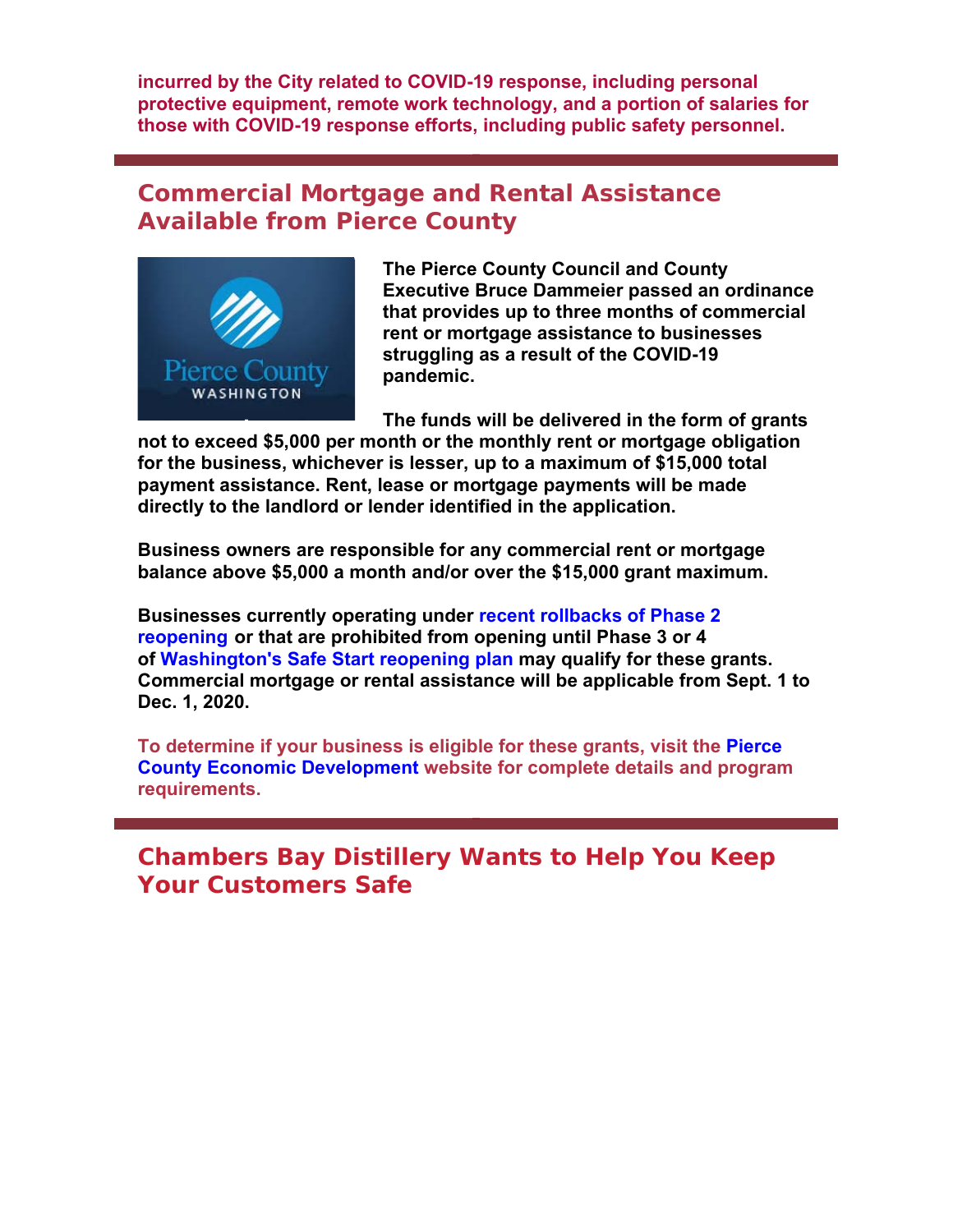**Chambers Bay Distillery is selling high quality, no-touch liquid sanitizer dispensers with adjustable height stands and drip trays to local businesses. The dispensers use the distillery's own World Health Organization (WHO)-approved formula that consists of 80 percent ethanol, glycerin, aloe and hydrogen peroxide.** 

**Chambers Bay Distillery Managing Partner Jeff Robinette says the company's unscented sanitizer has no offensive odor, unlike sanitizers made from smelly ethanol. They can even add a few drops of essential oils such as lemon or grapefruit for customers who would prefer scented santitizer.** 

**If your business is having difficulty finding sanitizing equipment and supplies, this an opportunity to be safe while also supporting another local business. For details on pricing and how to order, call Chambers Bay Distillery at 253.292.5962 or visit chambersbaydistillery.com.**



## **Get Your Free Sign of the Times**



**Don't forget that free "We're UP & Open" window cling signs are available to City businesses to display in their windows to remind the public that they have reopened safely.** 

**The 18" x 24" window clings signs are available in four unique designs and can be picked up at the following locations:** 

- **First Financial Northwest Bank (3555 Market Place W.), Monday-Friday from 9 a.m. to 4 p.m.**
- **Fatz Detail (7915 27th St. W.), Monday-Saturday from 9 a.m. to 6 p.m.**
- **University Place Refuse & Recycling (2815 Rochester St. W.), Monday-Friday from 8:30 a.m. to 4:30 p.m.**

**Don't miss this chance to let the public know that you are UP and Open and are anxious for their business!**

### **Don't Wait for Crisis to Have a Communications Plan**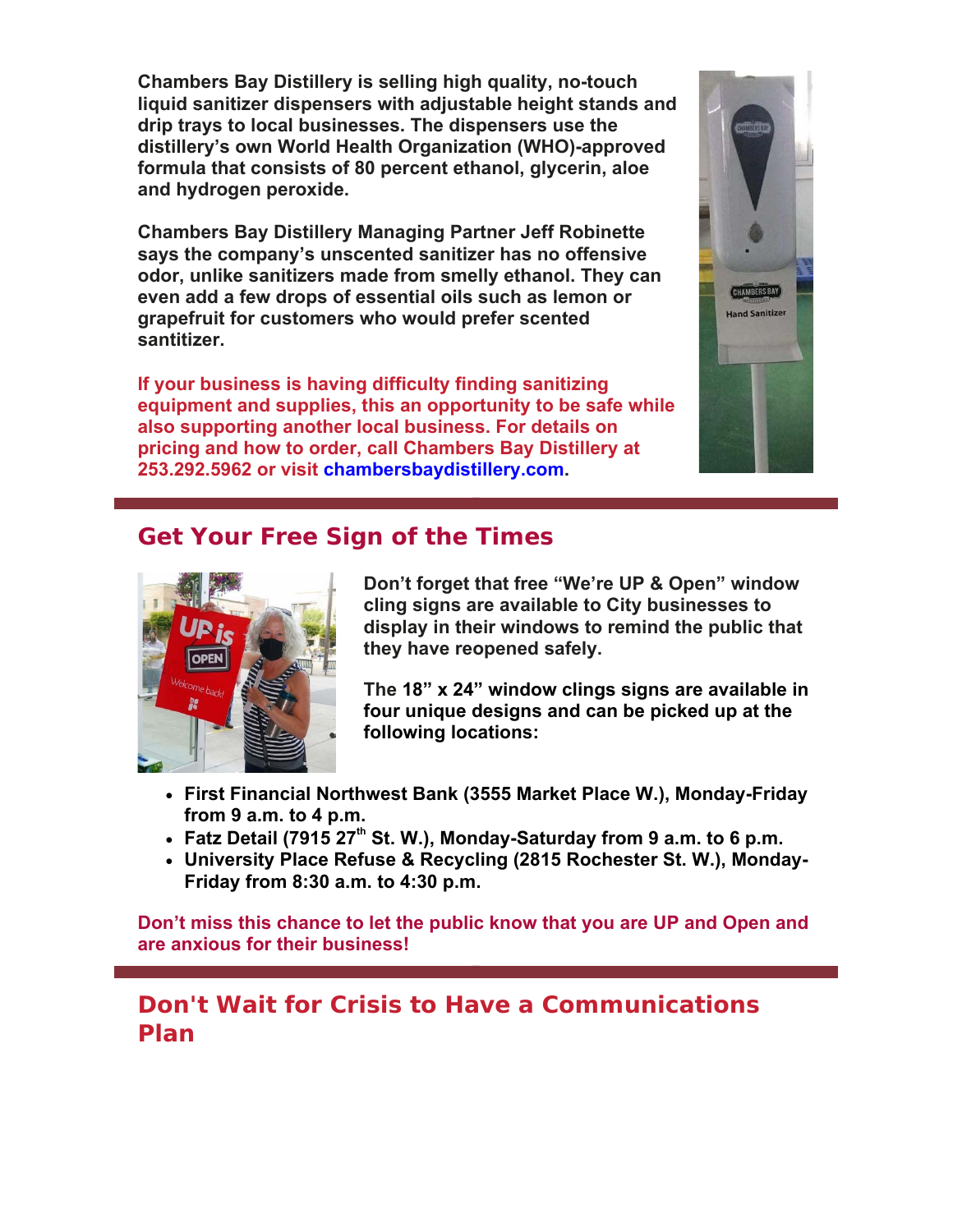**The COVID-19 pandemic has reminded all of us that crises can affect businesses large and small. Whether due to an accident, a natural disaster or a health crisis, businesses should be prepared to** 



**communicate essential information to the public, their employees and any other key stakeholders when a crisis occurs.**

**There are several good templates available to help businesses develop their Crisis Communications strategies. These templates outline key elements of any successful plan, including:**

- **ꞏ Key stakeholders**
- **ꞏ Designated spokespeople**
- **ꞏ Potential crisis scenarios**
- **ꞏ Communications methods and monitoring**

**Although it might seem just another thing on the "to-do" list, taking the time to prepare a plan in advance makes smart business sense, both with regard to any potential liabilities as well as from a public relations perspective.** 

**Check out the Federal Emergency Management Agency's (FEMA) webpage on crisis communications**. **Or check out this sample Crisis Communications plan template.**

### **Economic Development Commission Vacancy**



**Just a reminder that the City of University Place Economic Development Advisory Commission (EDAC) has a vacant position and a volunteer is needed** 

**to fill the spot.**

**The Economic Development Advisory Commission is comprised of seven citizens that advocate for the implementation of the Economic Development Strategic Action Plan as adopted by the City Council. It serves as a sounding board for various business community interests, and as the "eyes and ears" for the City in the business community.** 

**The Commission also occasionally participates in community outreach efforts to share information on economic development initiatives that impact the University Place community.** 

**Visit the EDAC webpage for more information and to apply or email cityclerk@cityofup.com**. **The vacancy will remain open until filled.**